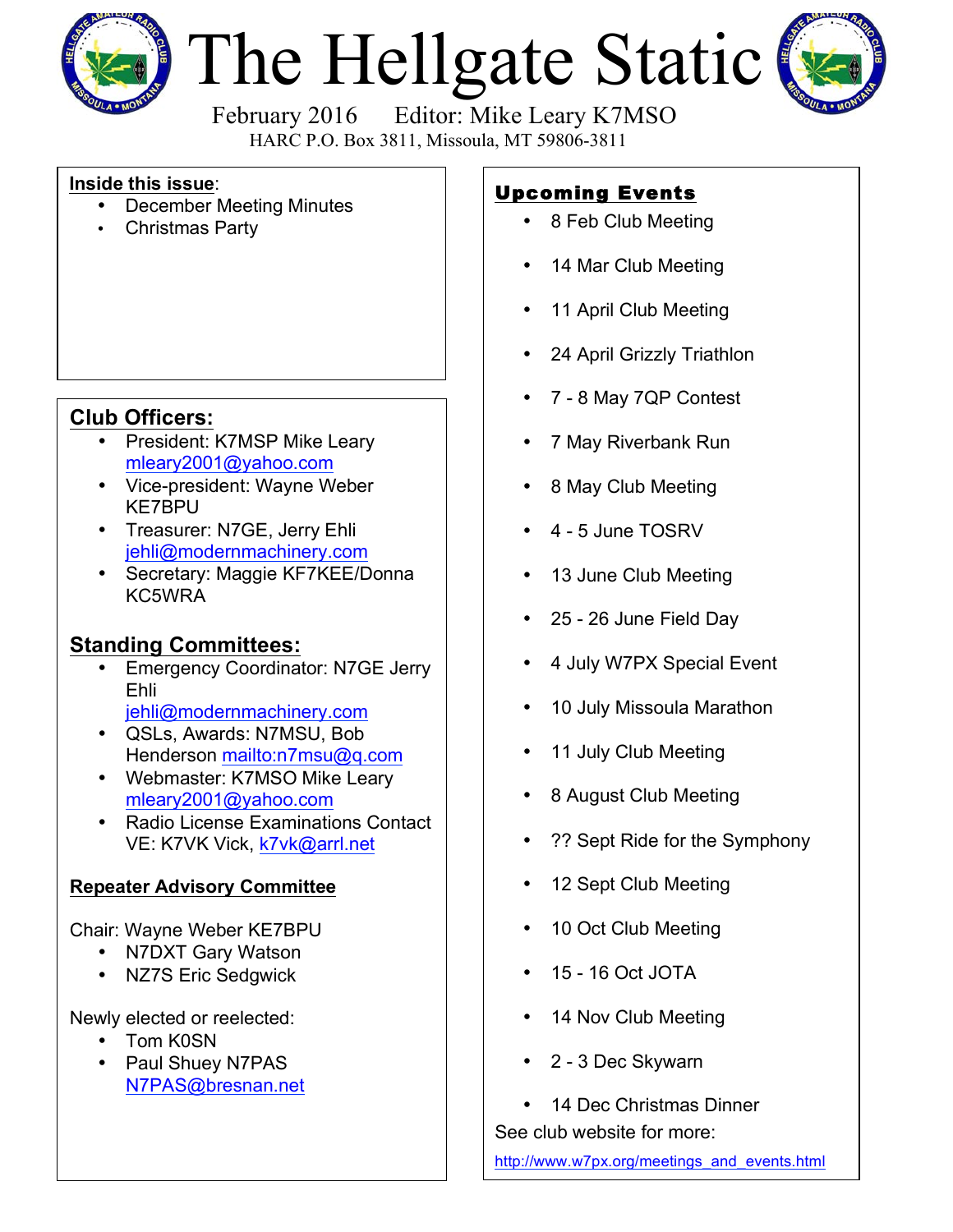#### Unapproved Hellgate Amateur Radio Club Minutes January 11 2016 at Fire Station #4

Mike Leary K7MSO called the meeting to order.

The following were in attendance:

Mike Leary K7MSO, Jerry Ehli N7GE, Wayne Weber KE7BPU, Paul Shuey N7PAS, Donna Pecastaing KC5WRA, Jackie Harrington KC7RBC, Maggie Lough KF7KEE, Jonathan Farnsworth KK6RRP, Bryce Nordgren AF7RQ, Bryan Gillespie KE7LJH, Eric Sedgwick NZ7S, Kent Fullerton KG7ZNG, and Lynn Fullerton KG7ZNE visiting from Moise

Paul Shuey N7PAS moved approval of Nov 9 2015 Minutes. Donna Pecastaing KC5WRA 2<sup>nd</sup>. Passed. (There were no official minutes from Dec/Christmas party)

Treasurer Jerry Ehli N7GE said there was no Treasurer's Report.

Donna Pecastaing KC5WRA moved to retain Tom Hellem K0SN and Paul Shuey N7PAS on the Repeater Committee. Jerry Ehli N7GE2nd. Passed

Maggie Lough KF7KEE moved to elect Eric Sedgwick NZ7S for one year to fill out the term on the Repeater Committee vacated by Wayne Weber KE7BPU. Donna Pecastaing KC5WRA 2<sup>nd</sup>. Passed

Net Control Operator Schedule - Jan 13 Jerri Shuey N7JGS, Jan 20 Paul Shuey N7PAS, Jan 27 Eric Sedgwick NZ7S, Feb 3 Donna KC5WRA

#### New Business:

- o 2016 Event Schedule
- $\circ$  April Grizzly Triathalon Mike Event Coordinator
- o May Riverbank Run Jerry Event Coordinator
- $\circ$  June 4/5 TOSRV Mike Event Coordinator
- $\circ$  June 25/26 Field Day
- o July  $4^{th}$  Steve Flood Event Coordinator
- o July 10 Missoula Marathon Jerry Event Coordinator
- o Sept Grand Fondo Dick Walton Event Coordinator
- $\circ$  Oct15/16 JOTA Eric Event Coordinator
- o Dec 2/3 Skywarn? Jerry/Eric Event Coordinators
- o Dec 12 Christmas Party at the Eagles

Mike reported that the Club Call Sign W7PX is up for renewal in August and he can renew it as Trustee

Paul Shuey N7PAS reported that he will be teaching a Tech class for 3 weeks on Tues and Thurs from 6-9pm beginning Feb 16 at the LDS Stake Center 3201 Bancroft

Future Programs

- Feb Mike will share about a free software program that tracks air traffic using a USB port and a small antenna
- Mar Dick Walton will be asked to do the program on ARDuino and Raspberry Pie
- Paul Shuey N7PAS moved to Adjourn. Mike Leary K7MSO 2<sup>nd</sup>. Passed